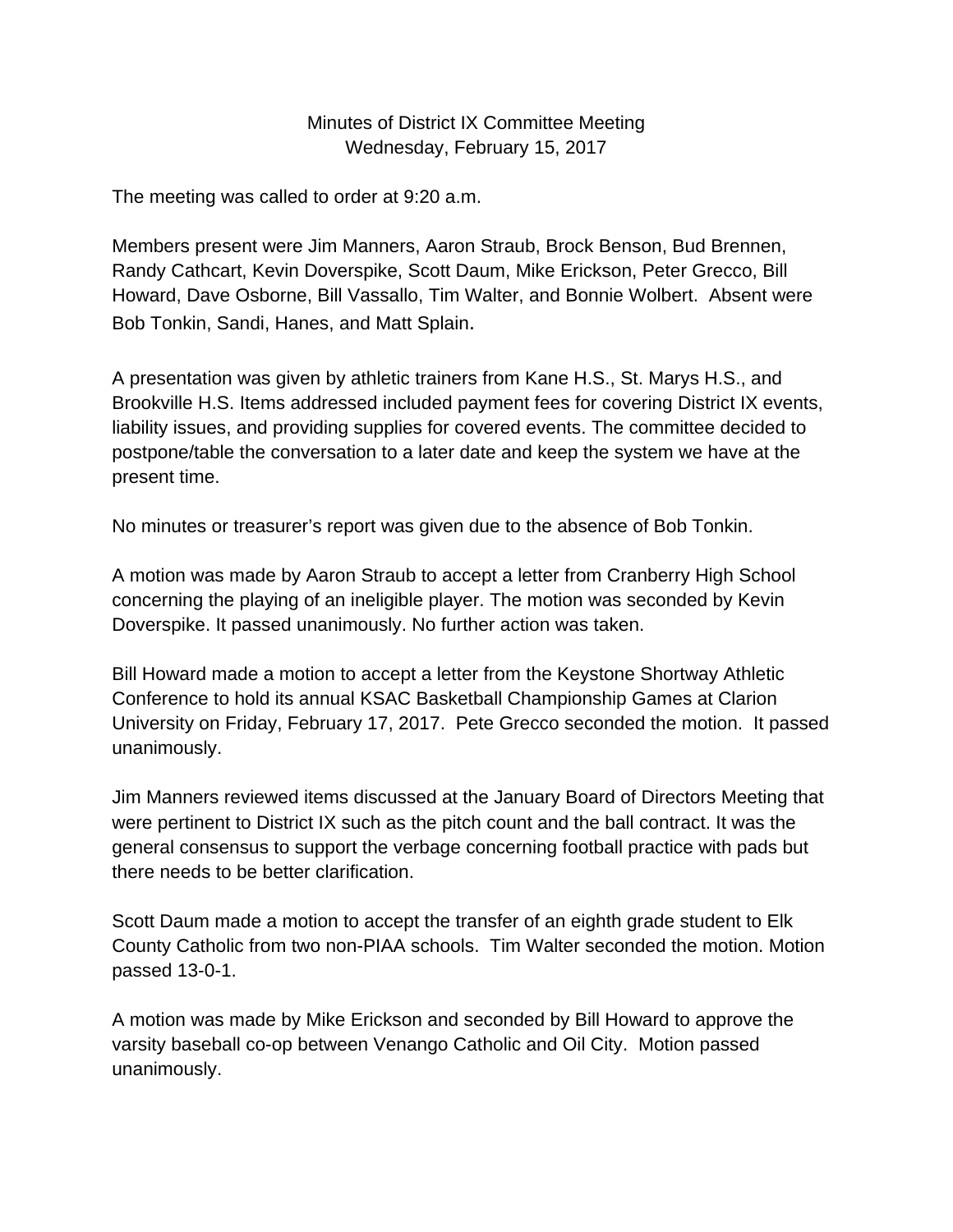Brock Benson reported the progress and concerns in regards to the development of a District IX Football League. Another meeting is scheduled for March 29. It was the consensus of the committee to not allow for any special rates to be given to the Kane radio station. Jim Manners will notify the proper individuals of the no change in fees if they wish to broadcast in the future.

The committee was notified that Bob Tonkin will no longer be serving as the jr. high representative. Because of this decision, a motion was made by Tim Walter and seconded by Mike Erickson to place the position on the upcoming ballot for a Jr. High/Middle School Representative to serve on the committee with the same criteria as all other elected positions. The motion passed unanimously.

Bill Howard made a motion, seconded by Scott Daum, to hire Bob Tonkin as the secretary/treasurer of the District IX Committee. Motion passed unanimously.

A motion was made by Tim Walter and seconded by Bill Vassallo to approve a co-op between Coudersport and Northern Potter for boys' and girls' golf. That motion passed unanimously.

Aaron Straub made a motion, seconded by Randy Cathcart, to suspend the use of any existing handbook pending all updates and to operate under the current PIAA by-laws. Motion passed unanimously.

Randy Cathcart made the motion to approve the eligibility of a Keystone student. It was seconded by Aaron Straub. Passed unanimously.

Bill Howard made a motion to approve the eligibility of a Moniteau student. That motion was seconded by Pete Grecco. It also passed unanimously.

The following recommendations concerning District IX boys' and girls' golf were unanimously approved after a motion was made by Kevin Doverspike and seconded by Randy Cathcart. **Boys' Golf** – Continue to allow two golfers per school. **In AA** – take the next sixteen (16) best average scores to qualify for the individual champion. **In AAA** – take the next four (4) best average scores. \*Scores will be rounded to the next hundredth of a point. **Team Golf** – **Boys** – Any team with an average of 180 or below will be given an automatic bid for entry to the tournament. \*Regardless of average – **AA**  schools will be guaranteed at least six best scores. **AAA** schools will be guaranteed at least the two best scores. **Girls' AA and AAA Golf** – the individual score will be raised from 48 to 50.